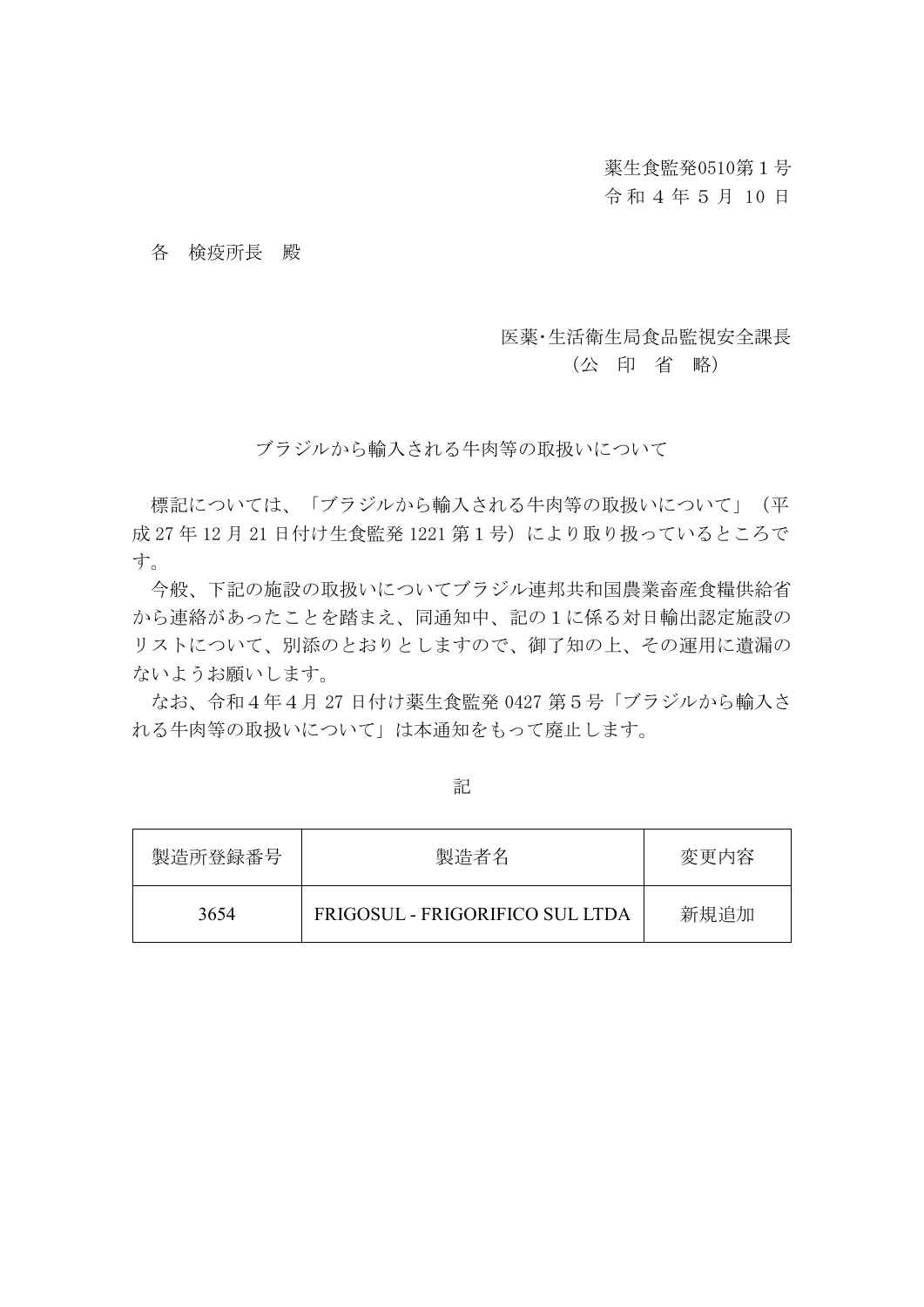| List of establishments approved to export Heat Processed Meat to Japan - Frozen Cooked Beef (FCB), Boiled Viscera (BV) derived from cattle |                                                                    |                                                                                                                       |                          |           |                          |                          |             |                |
|--------------------------------------------------------------------------------------------------------------------------------------------|--------------------------------------------------------------------|-----------------------------------------------------------------------------------------------------------------------|--------------------------|-----------|--------------------------|--------------------------|-------------|----------------|
| Register<br><b>N°SIF</b>                                                                                                                   | <b>Corporate Name</b>                                              | Address                                                                                                               | City                     | State*    | Prod<br>uct1             | Produ<br>ct <sub>2</sub> | <b>RMFP</b> | Activities*    |
| 42                                                                                                                                         | JBS S/A                                                            | AVENIDA MARECHAL RONDON, Nº 2550 - LADO PAR - JARDIM PARAÍSO - BARRA DO<br>GARÇAS/MT - CEP: 78.601-522                | <b>BARRA DO GARÇAS</b>   | MT        | $\sim$                   | BV                       | $\circ$     | SH; CP; MP; CS |
| 51                                                                                                                                         | JBS S/A                                                            | ROD BR 174, S/N, KM 231 - ZONA RURAL - PONTES E LACERDA/MT - CEP: 78.250-000                                          | PONTES E LACERDA         | MT        | ÷,                       | BV                       | $\circ$     | SH; CP; MP; CS |
| 177                                                                                                                                        | PRIMA FOODS S.A                                                    | AV. THEODORETO VELOSO DE CARVALHO, 2053 - PAINEIRAS - ARAGUARI/MG - CEP:<br>38.445-198                                | ARAGUARI                 | MG        |                          |                          | $\circ$     | SH; CP; CS     |
| 200                                                                                                                                        | JBS S/A                                                            | ROD. MT 338, KM 08 - ZONA RURAL - JUARA/MT - CEP: 78.575-000                                                          | <b>JUARA</b>             | MT        |                          | BV                       | $\circ$     | SH; CP; MP; CS |
| 226                                                                                                                                        | PAMPEANO ALIMENTOS S/A                                             | ESTACÃO SANTO ANTÔNIO KM 32 - SANTO ANTÔNIO - HULHA NEGRA/RS - CEP:<br>96.400-000                                     | <b>HULHA NEGRA</b>       | <b>RS</b> | FCB                      | BV                       |             | SH; CP; MP; CS |
| 232                                                                                                                                        | MARFRIG GLOBAL FOODS S. A.                                         | RUA ANSELMO GARRASTAZU, 137 - SANTA TEREZA - BAGÉ/RS - CEP: 96.417-740                                                | BAGÉ                     | <b>RS</b> | $\epsilon$               |                          | $\circ$     | SH; CP; CS     |
| 337                                                                                                                                        | JBS S/A                                                            | PRQ INDUSTRIAL, S/N - DISTRITO INDUSTRIAL - LINS/SP - CEP: 16.404-110                                                 | LINS                     | SP        | FCB                      | BV                       |             | SH; CP; MP; CS |
| 385                                                                                                                                        | JBS S/A                                                            | AV. JOSÉ BATISTA SOBRINHO S/Nº - SÃO FRANCISCO - ANDRADINA/SP - CEP: 16.901-<br>904                                   | ANDRADINA                | SP        | ×                        | BV                       | $\circ$     | SH; CP; MP; CS |
| 411                                                                                                                                        | <b>FRIGORIFICO REDENTOR S/A</b>                                    | Rod BR 163 s/n° - Lote 15 GL BRAÇO SUL/ LESTE - SETOR 1 A - GUARANTÃ DO<br>NORTE/MT - CEP: 78.520-000                 | <b>GUARANTÃ DO NORTE</b> | MT        |                          |                          | $\circ$     | SH; CP; CS     |
| 421                                                                                                                                        | MINERVA S. A.                                                      | PROL AV ANTONIO M. BERNARDES S/N - CHACARA MINERVA - BARRETOS/SP - CEP:<br>14.780-000                                 | <b>BARRETOS</b>          | SP        | $\overline{\phantom{a}}$ | BV                       | $\circ$     | SH; CP; MP; CS |
| 431                                                                                                                                        | MINERVA S.A.                                                       | ROD. GO 050, KM 41, S/N - ZONA RURAL - PALMEIRAS DE GOIÁS/GO - CEP: 76.190-000                                        | PALMEIRAS DE GOIÁS       | GO        | $\sim$                   | BV                       | $\circ$     | SH; CP; MP; CS |
| 451                                                                                                                                        | MINERVA S. A.                                                      | AV. BRAULINO BASILIO MAIA, 665 - VILA FRIGORÍFICO - JOSÉ BONIFÁCIO/SP - CEP:<br>15.200-000                            | JOSÉ BONIFÁCIO           | SP        |                          | BV                       | $\circ$     | SH; CP; MP; CS |
| 490                                                                                                                                        | SEARA ALIMENTOS LTDA                                               | AV. PALUDO 155 - BAIRRO INDUSTRIAL - SEARA/SC CEP: 89.770-000                                                         | SEARA                    | SC        | FCB                      | <b>BV</b>                |             | SH; CP; MP; CS |
| 504                                                                                                                                        | JBS S/A                                                            | RUA PRINCIPAL S/N - VILA MIISA - ITUIUTABA/MG - CEP: 38.300-899                                                       | <b>ITUIUTABA</b>         | MG        | $\sim$                   | BV                       | $\circ$     | SH; CP; MP; CS |
| 676                                                                                                                                        | SUPERFRIO ARMAZENS GERAIS S.A.                                     | AV JOSÉ BONIFÁCIO 2550 - LOTES 69 E 72A - VILA ATALAIA - CEP: 86.181-570 - CAMBÉ<br>/PR                               | CAMBÉ                    | PR        | ÷,                       | <b>BV</b>                | $\circ$     | <b>CS</b>      |
| 791                                                                                                                                        | MINERVA S. A.                                                      | ROD RO 010 KM 14,5, S/Nº - SENTIDO PIMENTA BUENO - SETOR INDUSTRIAL - ROLIM<br>DE MOURA/RO - CEP: 76.940-000          | ROLIM DE MOURA           | <b>RO</b> | $\sim$                   |                          | $\circ$     | SH; CP; CS     |
| 847                                                                                                                                        | MARFRIG GLOBAL FOODS S. A.                                         | RUA SEM DENOMINAÇÃO, Nº 120 - COMPLEMENTO - DISTRITO DE VACACAI - SANTA<br>BRIGIDA - SÃO GABRIEL/RS - CEP: 97.317-000 | SÃO GABRIEL              | <b>RS</b> |                          | BV                       | $\circ$     | SH; CP; MP; CS |
| 862                                                                                                                                        | JBS S/A                                                            | AV LAGO AZUL. S/N. FAZENDA CAVEIRAS - CHACARA MANSOES ROSAS DE OURO - GOIÂ<br>NIA/GO - CEP: 74.470-015                | GOIÂNIA                  | GO        | $\sim$                   | BV                       | $\circ$     | SH; CP; MP; CS |
| 889                                                                                                                                        | FRIGORÍFICO SUL LTDA                                               | ROD. BR 158 KM 152 - ZONA RURAL - CEP: 79.570-000 - APARECIDA DO TABOADO/MS                                           | APARECIDA DO TABOADO     | MS        | ÷,                       |                          | $\circ$     | SH; CP; CS     |
| 941                                                                                                                                        | BARRA MANSA COMÉRCIO DE CARNES E DERIVADOS<br>LTDA                 | SÍTIO NOSSA SENHORA APARECIDA S/N°-ZONA RURAL - SERTÃOZINHO/SP - CEP:<br>14.160-970                                   | SERTÃOZINHO              | SP        | $\overline{\phantom{a}}$ | BV                       | $\circ$     | SH; CP; MP; CS |
| 1079                                                                                                                                       | FRIGOESTRELA S. A.                                                 | EST VICINAL ROMAO LOPES MARTINS, S/Nº, KM 0 + 700 METROS - JARDIM MARABA<br>TUPÃ/SP - CEP: 17.602-414                 | TUPÃ                     | SP        |                          |                          | $\circ$     | SH; CP; CS     |
| 1206                                                                                                                                       | PANTANEIRA INDÚSTRIA E COMÉRCIO DE CARNES E<br>DERIVADOS LTDA      | RUA DAS POMBAS, Nº 10 - JARDIM DOS PASSAROS - CEP: 78.110-002 - VÁRZEA<br>GRANDE/MT                                   | VÁRZEA GRANDE            | MT        | $\sim$                   |                          | $\circ$     | SH; CP; CS     |
| 1251                                                                                                                                       | FRIGORÍFICO ASTRA DO PARANÁ LTDA                                   | OTR PROLONGAMENTO DA RUA PEABIRU, S/Nº, KM 01 - ZONA RURAL - CRUZEIRO DO<br>OESTE/PR - CEP: 87.400-000                | CRUZEIRO DO OESTE        | PR        | $\sim$                   |                          | $\circ$     | SH; CP; CS     |
| 1662                                                                                                                                       | JBS S/A                                                            | AV DUQUE DE CAXIAS, 7255 - VILA NOVA CAMPO GRANDE - CAMPO GRANDE/MS -<br>CEP: 79.105-000                              | <b>CAMPO GRANDE</b>      | MS        | ÷,                       | BV                       | $\circ$     | SH; CP; MP; CS |
| 1690                                                                                                                                       | MEAT SNACK PARTNERS DO BRASIL LTDA                                 | ROD SP 340, Km 142, S/nº, GALPAO 2                                                                                    | SANTO ANTÔNIO DE POSSE   | SP        |                          | BV                       |             | MP; CS         |
| 1751                                                                                                                                       | MARFRIG GLOBAL FOODS S. A.                                         | ROD. MT 358 KM 05, S/Nº - VILA ESMERALDA - TANGARÁ DA SERRA/MT - CEP: 78.300-<br>000                                  | TANGARÁ DA SERRA         | MT        |                          | BV                       | $\circ$     | SH; CP; MP; CS |
| 1886                                                                                                                                       | FRIGOESTRELA S/A                                                   | RODOVIA BR 163, S/Nº - ZONA RURAL - RONDONÓPOLIS/MT - CEP: 78.500-000                                                 | RONDONÓPOLIS             | MT        |                          | BV                       | $\circ$     | SH; CP; MP; CS |
| 1900                                                                                                                                       | MARFRIG GLOBAL FOODS S. A.                                         | ROD BR 174, S/Nº KM 224 SALA 02 - SUBURBANO - PONTES E LACERDA/MT - CEP:<br>78.250-000                                | PONTES E LACERDA         | MT        |                          |                          | $\circ$     | SH; CP; CS     |
| 1925                                                                                                                                       | FRIGORIFICO BETTER BEEF LTDA                                       | RODOVIA SP 284 S/N, KM 519 - AGUA DA LAVADEIRA - RANCHARIA/SP - CEP: 19.600-<br>000                                   | RANCHARIA                | SP        | ÷,                       | BV                       | $\circ$     | SH; CP; MP; CS |
| 1940                                                                                                                                       | MINERVA S.A.                                                       | ROD. BR 153, S/Nº, KM 150 - ZONA RURAL - ARAGUAÍNA/TO - CEP: 77.804-970                                               | ARAGUAÍNA                | TO        |                          | BV                       | $\bigcirc$  | SH; CP; MP; CS |
| 2007                                                                                                                                       | MARFRIG GLOBAL FOODS S. A.                                         | EST ALEGRETE - ITAQUI, S/N, KM 7 - CAPIVARI - ALEGRETE/RS - CEP: 23/02/2007                                           | ALEGRETE                 | RS        |                          |                          | $\circ$     | SH; CP; CS     |
| 2015                                                                                                                                       | MARFRIG GLOBAL FOODS S.A.                                          | AL JULIO MULLER (RES ALAMEDA), 1650, ALA 2 SALA 2 - PONTE NOVA - VÁRZEA<br>GRANDE/MT - CEP: 78.115-200                | VÁRZEA GRANDE            | MT        |                          |                          | $\circ$     | SH; CP; CS     |
| 2058                                                                                                                                       | JBS S/A                                                            | ROD GO 20, S/N, KM 10 BLOCO FRIGORIFICO - ZONA RURAL - SENADOR CANEDO/GO -<br>CEP: 75.250-005                         | SENADOR CANEDO           | GO        | ÷,                       | BV                       | $\circ$     | SH; CP; MP; CS |
| 2471                                                                                                                                       | MINERVA S.A.                                                       | AV. GENTIL DIAS, 2300 - BARBOSA - JANAÚBA/MG - CEP: 39.440-000                                                        | JANAÚBA                  | MG        |                          | BV                       | $\circ$     | SH; CP; MP; CS |
| 2500                                                                                                                                       | MINERVA S.A.                                                       | ROD. MT 130 KM 03 - ZONA RURAL - PARANATINGA/MT - CEP: 78.870-000                                                     | PARANATINGA              | MT        |                          |                          | $\circ$     | SH; CP; CS     |
| 2543                                                                                                                                       | MARFRIG GLOBAL FOODS S. A.                                         | VIA ACESSO DR. SHUHEI UETSUKA S/N, KM 02 - BAIRRO PATOS  - PROMISSÃO/SP - CEP:<br>16.370-000                          | PROMISSÃO                | SP        | FCB                      | BV                       | $\circ$     | SH; CP; MP; CS |
| 2660                                                                                                                                       | CARRER ALIMENTOS LTDA                                              | ROD RSC 453, KM 77, S/Nº - BOA VISTA DO SUL/RS - CEP: 95.727-000                                                      | <b>BOA VISTA DO SUL</b>  | <b>RS</b> | ×,                       | BV                       |             | MP; CS         |
| 2782                                                                                                                                       | BOIBRAS INDÚSTRIA E COMÉRCIO DE CARNES E SUB-<br>PRODUTOS - EIRELI | RODOVIA BR 163, KM 606 - ZONA RURAL                                                                                   | SÃO GABRIEL DO OESTE     | MS        | ÷,                       | <b>BV</b>                | $\sim$      | SH; CP; MP; CS |
| 2911                                                                                                                                       | MINERVA S. A.                                                      | ROD. TRANSEFÔNICA S/Nº, KM 04, ALA A - ZONA RURAL - MIRASSOL D'OESTE/MT -<br>CEP: 78.280-000                          | MIRASSOL D'OESTE         | MT        | $\sim$                   | BV                       | $\circ$     | SH; CP; CS     |
| 2924                                                                                                                                       | FRIGOESTRELA S. A.                                                 | CHÁCARA APARECIDA - ZONA RURAL-CAIXA POSTAL 25 - ESTRELA D'OESTE/SP - CEP:<br>15.650-000                              | ESTRELA D'OESTE          | SP        |                          |                          | $\circ$     | SH; CP; CS     |
| 2937                                                                                                                                       | VALE GRANDE INDUSTRIA E COMERCIO DE ALIMENTOS<br>S/A               | ROD. MT 320 KM 77, S/Nº - SETOR INDUSTRIAL - NOVA CANAÃ DO NORTE/MT - CEP:<br>78.515-000                              | NOVA CANAÃ DO NORTE      | MT        |                          |                          | $\circ$     | SH; CP; CS     |